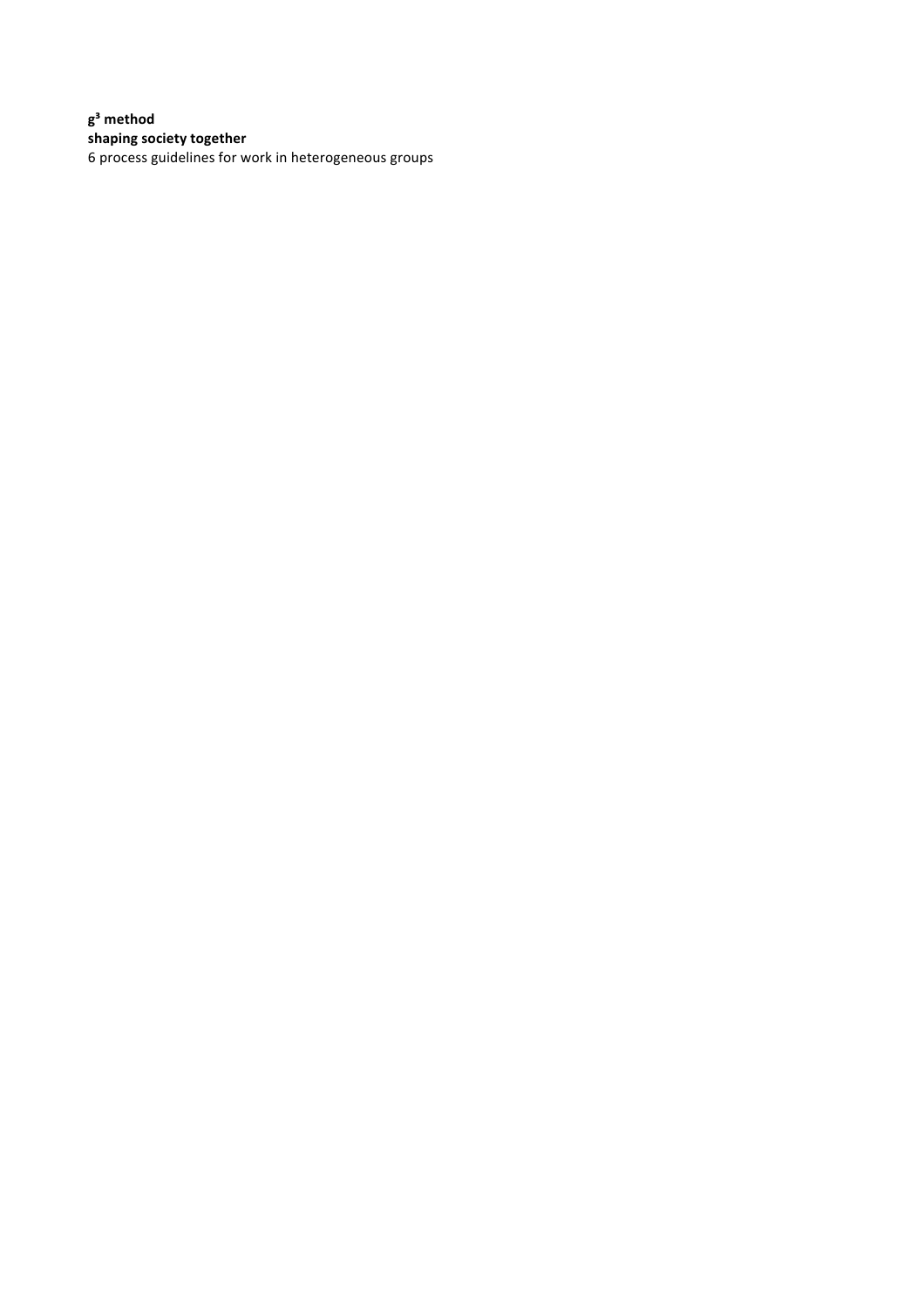#### **Introduction**

The Genshagen Foundation has developed the  $g^3$  method (gemeinsam gesellschaft gestalten = shaping society together) in the context of five KIWit "Culture+Economy" think-tanks at the Junges Schauspiel Düsseldorf. Inspired by the innovation method Design Thinking, a total of 6 process guidelines for work in heterogeneous groups were created, which are waiting for practical application.

#### Why do we need the  $g^3$  method?

It is becoming increasingly apparent that complex challenges in culture or politics can no longer be mastered satisfactorily by individuals or interest groups. Not only is the spectrum of needs constantly growing, but the traditional forms of decision-making are increasingly being questioned as well.

In the arts and culture sector, intensive work is being done on the question of how the entire population can be better reached and more closely involved in the debate on content. Recognised studies show that diverse teams often work more creatively, effectively and therefore more successfully. This raises the question of how cultural institutions can constructively shape **opening and participation** accordingly.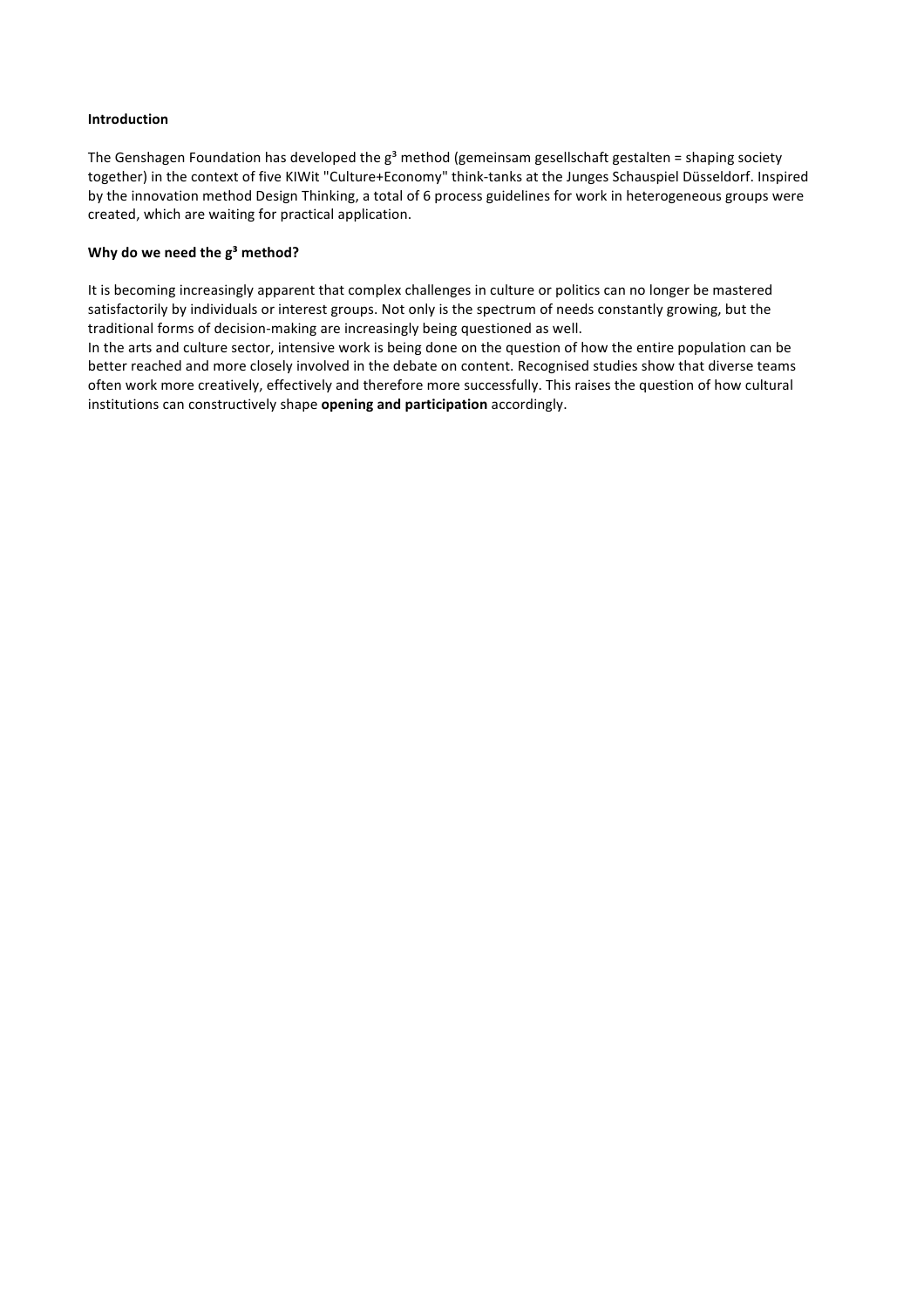## **What can the g<sup>3</sup> method do?**

The  $g^3$  method is a concrete proposal on how to address opening and participation directly. It is:

- Free of charge, as it does not require professional moderation.
- It is ideally suited for the **participation of a wide variety of people** in heterogeneous groups of any size.
- Low-threshold and simple, so that you can start directly without introduction or further training.
- Efficient, as each workshop leads to **concrete results in just one hour**.
- Demand-oriented, can be used as a whole, individually or in a variety of combinations.
- Completely *transparent* in every work step and for all participants involved.

- Highly practical through central topics such as clarification of needs, development of ideas as well as prototype design and testing.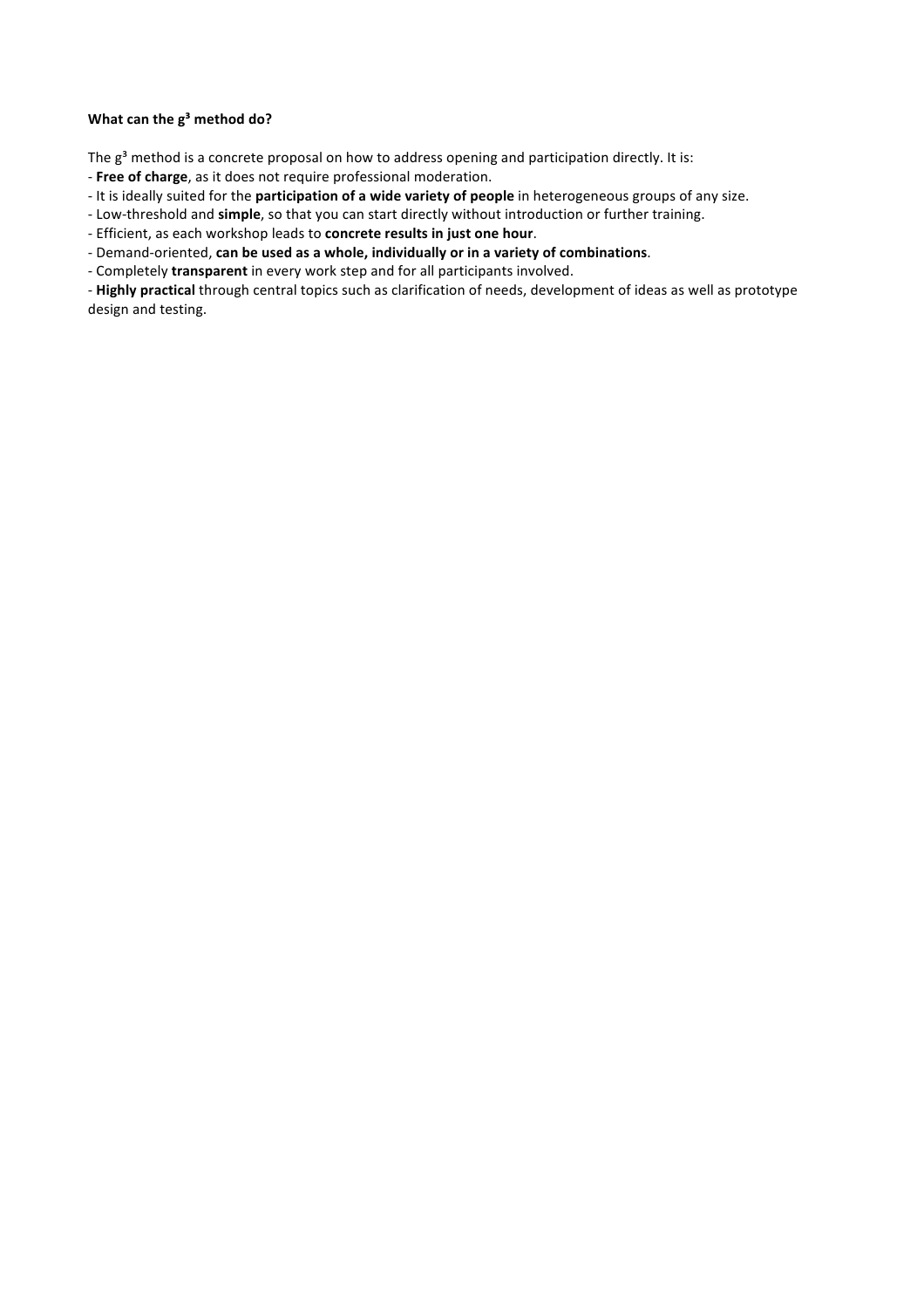## For whom is the  $g^3$  method intended?

The  $g^3$  method is an offer for all people involved in cultural institutions or projects who would like to develop concrete answers to specific questions. In addition, the process guidelines on hand seem to be ideally suited for other areas of politics, administration and civil society.

It is important to note that the g<sup>3</sup>-method should not be understood as a finished product at any point, but rather as an invitation to constructive cooperation. For example, it must be acknowledged that the current process guidelines are not yet completely barrier-free, as a lack of language skills and physical or mental impairments make active participation difficult. However, in the best case, every practical application can open up further ideas or perspectives, and so any feedback is expressly desired. Welcome to the test team!

Genshagen in December 2019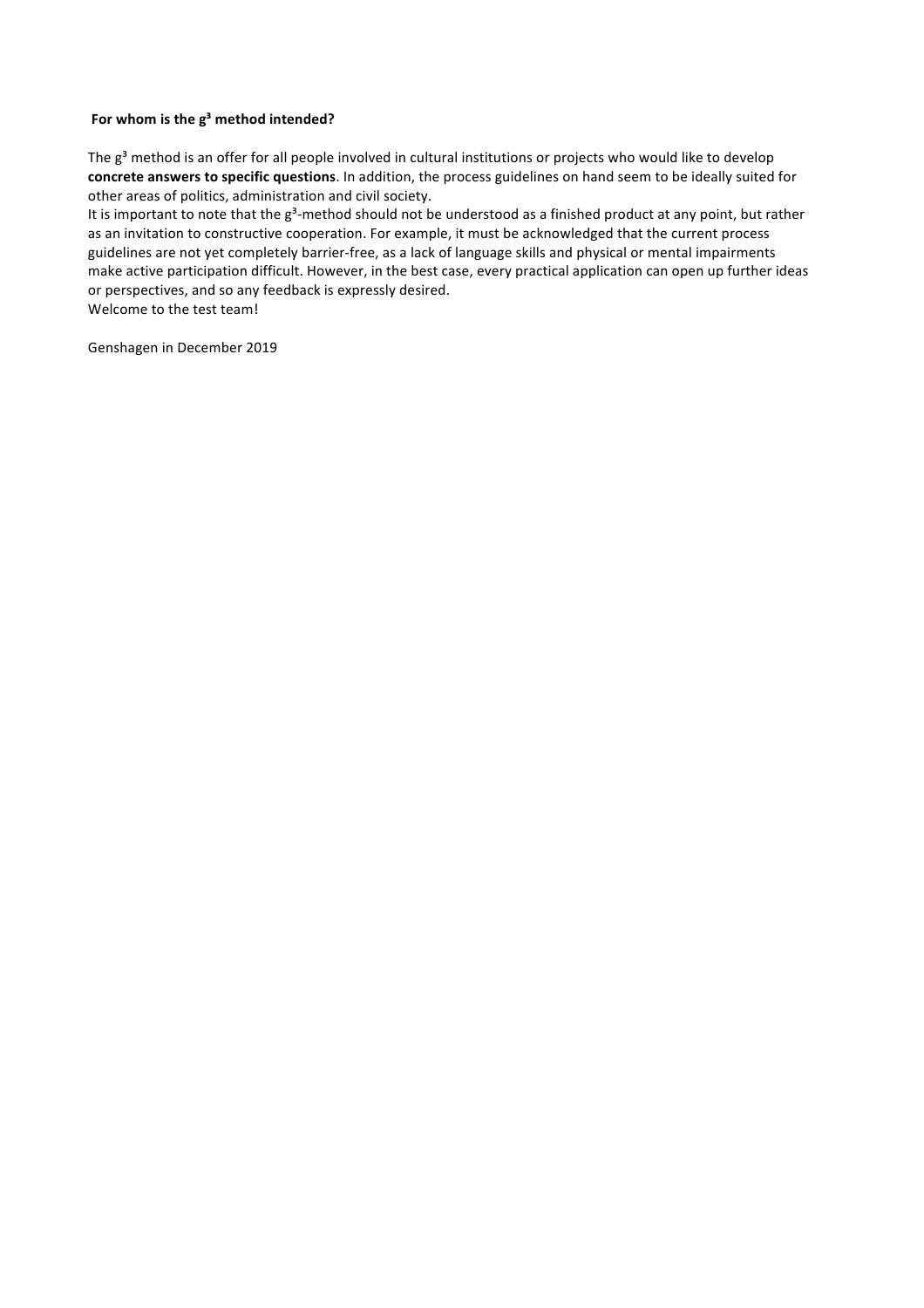#### In the beginning there is a question

A good starting point for working with the g<sup>3</sup> method is to **look at your own situation**: how am I doing in my specific working context, what do I find inspiring and what is perhaps rather disappointing? What do I want to change or develop anew?

Through the exchange in the environment it will quickly become apparent whether there are others who are occupied with similar questions. You should be prepared to engage in a joint workshop to develop an answer that perhaps nobody could have formulated in this way before. It is important that the question is as concretely as possible oriented towards an event format or a structural development to be designed.

Once a question is formulated, there is immediately a new question: with whom should the answer be developed? As described in the introduction, a heterogeneous group from culture, politics, administration and civil society is recommended, bringing together as many people as possible who have a connection to the topic. Before starting, it only needs to be clarified whether one would like to work through all 6 workshops one after the other or start with the one that best fits the current state of work.

Basically, you should **formulate your questions in active** and relate them specifically to the way you are working: How can we do something? The work with the  $g<sup>3</sup>$  method so far has dealt with questions like:

- How can we meet the demands of a diverse society with our cultural institution?
- How do we reach the entire urban society with our programme?
- How do we implement opening and participation in our institution?
- How do we sustainably create a motivating working environment for different people?
- How do we reduce regular overwork and the associated stress at work?
- How do we respond to the challenges of digitisation?
- How can we work in a more sustainable and climate-neutral way?
- How can we promote social cohesion through our work?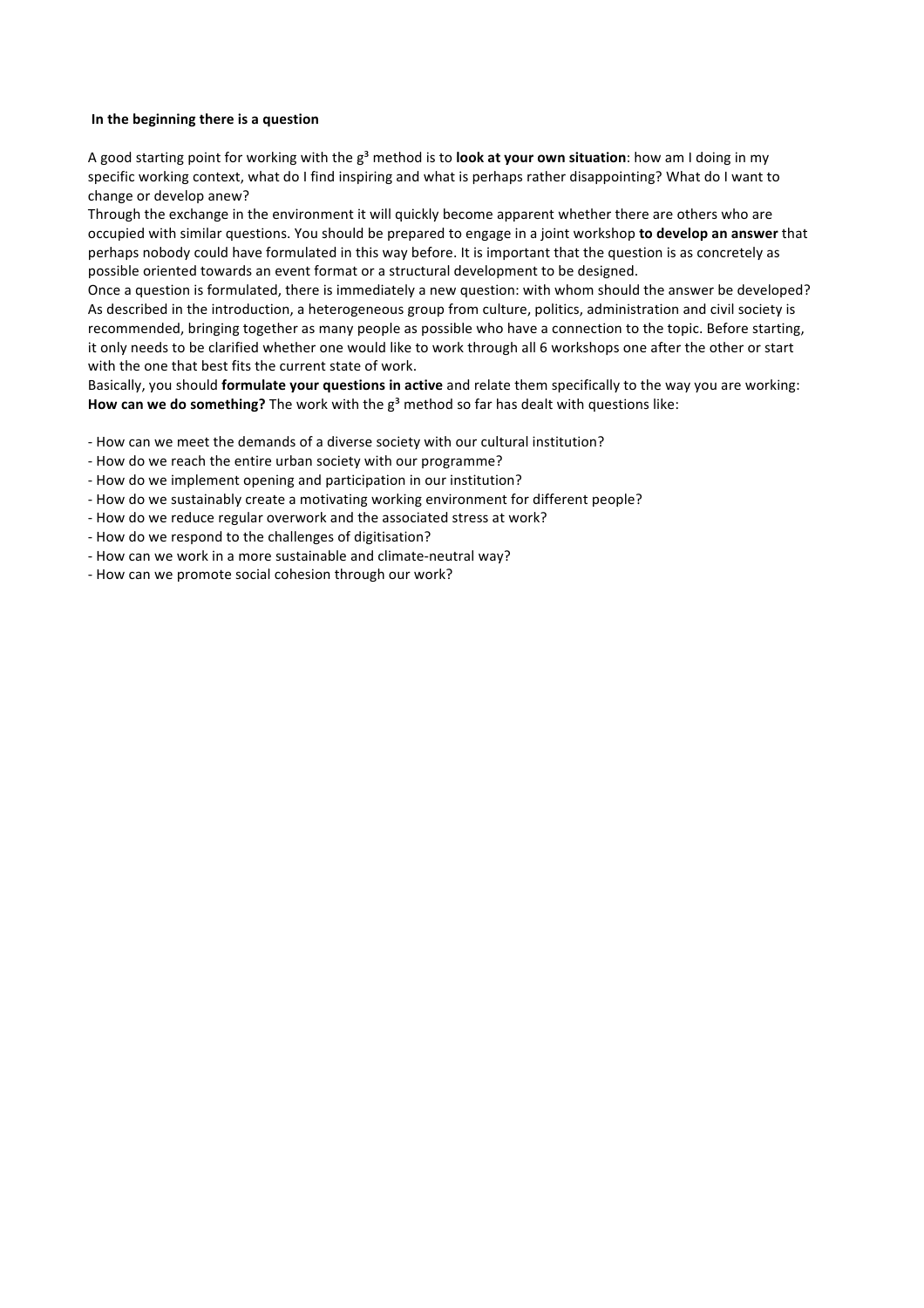#### The process guidelines at a glance

1

## **How can we work well together?**

Find out what your individual needs are for good teamwork: What experiences or ideas do you have for working openly, constructively and creatively together?

2

## How do we learn more about the needs of other people?

Because it is often unclear who has what needs, it is useful to ask. Just a few suggestions can help you to listen better and understand more precisely.

3

#### How can we make use of the insights gained?

When it comes to developing a project that wants to take into account the needs of a target group, it helps to develop at least one persona as a model for a deputy.

#### 4

#### How do we create new ideas together?

In order to find a good solution, you need a good question based on concrete needs and a sportive schedule to collect and condense your thoughts and ideas.

5

#### How can we make an idea tangible?

As great as an idea may seem at first glance, its further development into a vivid prototype shows much more clearly whether everything has been thought of and the developed approach can really work.

#### 6

#### How can we test our idea before it gets serious?

In order to recognise early on how a project idea will be accepted, feedback from outsiders provides valuable insights: A good opportunity to invite and get to know people whose perspectives and opinions you are particularly interested in!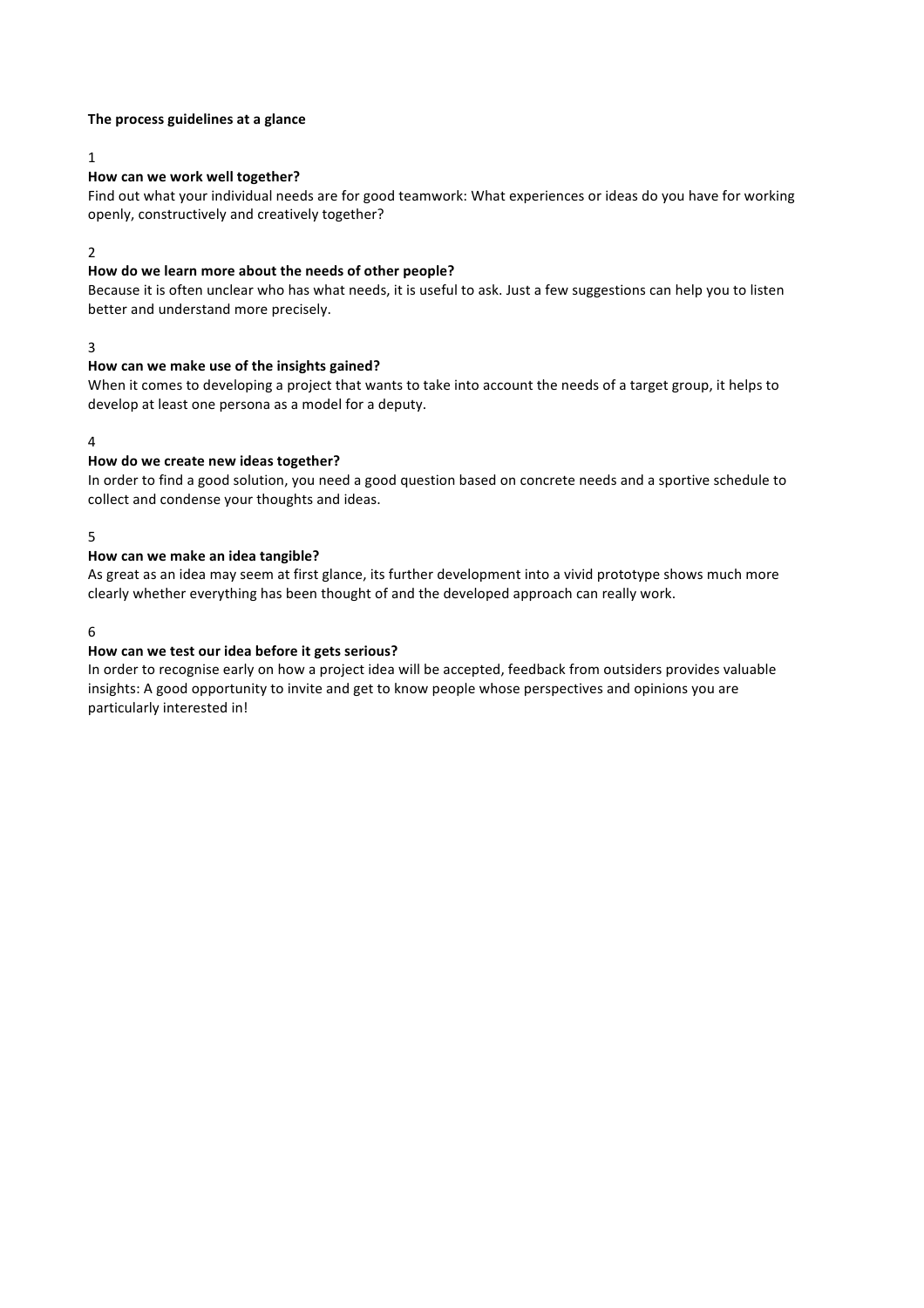#### Before we start: What to consider when working with the process guidelines

#### **First name**

During the development of the process guidelines, it appeared that the participants feel more directly addressed and more involved when they are called by their first names.

#### **Order**

It is advisable to work through the process guidelines for the workshops in the given order - they can also be used individually as required.

#### **Size of the working group**

All process guidelines are suitable for groups of any size. It is important that the whole group is divided into small groups as heterogeneous as possible, each consisting of 4 persons.

#### **Equipment**

The minimum equipment consists of one table for 4 persons each. Each small group needs at least 2 printed process guidelines and, if necessary, sufficient worksheets as well as pens, post-its and other writing and craft materials.

#### **Processing times**

Processing times are specified in all process guidelines and must be strictly adhered to. For this reason, each working group should appoint a person to keep track of the times.

#### **Good will**

Any process guideline can lead to irritation or misunderstandings. In the interest of the best possible work result, the instructions should be met with goodwill and discussions should be postponed until after the workshop.

#### **Group dynamics**

In each group work, you come together with different team players, whose spectrum can range from dominant alpha animals to inconspicuous doubters. It is important to be aware that each and every one of them has strengths and weaknesses and that hardly any topic is completely overlooked by just one person.

#### **Stay alert!**

It is helpful to make a brief check every 15 minutes: Are we still on the topic, do we have the time in view and do all participants feel sufficiently respected?

#### **Work in progress**

To be as versatile as possible, the  $g^3$  method has been formulated as concretely as necessary and as openly as possible. Every application in practice can reveal possibilities for improvement, which in the best case should be incorporated into the further development of the method.

Please send us your comments and suggestions for further development: Moritz von Rappard, m@moritzvonrappard.de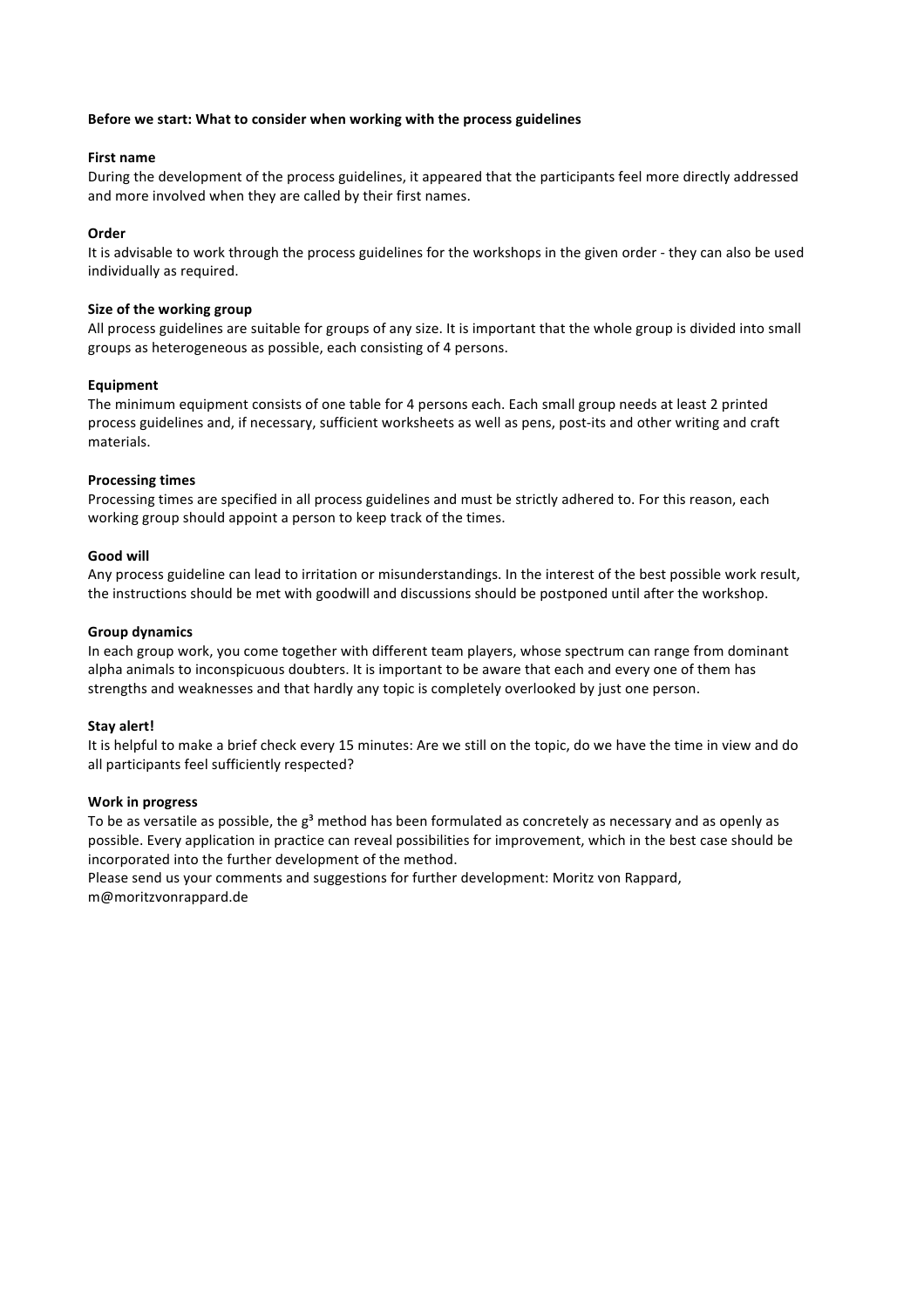## **Process guideline 1 How can we work well together?**

Find out what your individual needs are for good teamwork: What experiences or ideas do you have for working openly, constructively and creatively together? Total duration: 60 minutes

## 1

# **Get to know each other!**

Get together in groups of 4 at one table each. For good teamwork it is important to know who you are at the table with. Introduce yourself briefly: What is your name, what do you do, why are you here. Processing time: 10 minutes

# 2

# **Collect ideas**

Write down your individual keyword answers to the question: How do I stay open and engaged in discussions? Processing time: 5 minutes

## 3

## **Summarize answers**

Read out all the answers one after the other in the group of 4 and then summarise the same or similar points. Processing time: 10 minutes

## 4

## **Deepen ideas**

Write down the answer that seems most important to you. Divide the group of 4 into 2 teams and present the selected answer to each other. One person will start and the other will ask questions for 5 minutes to make the answer even more concrete. The person who starts notes the additional points. Then the roles are swapped. Processing time: 15 minutes

#### 5

# **Collection of results**

Come together in the plenum and tell each other what you have found out. Orientate yourself by 3 guiding questions:

- What did I notice?
- What do I want to do differently in the future?
- Where do I currently see the biggest challenge?

Processing time: 20 minutes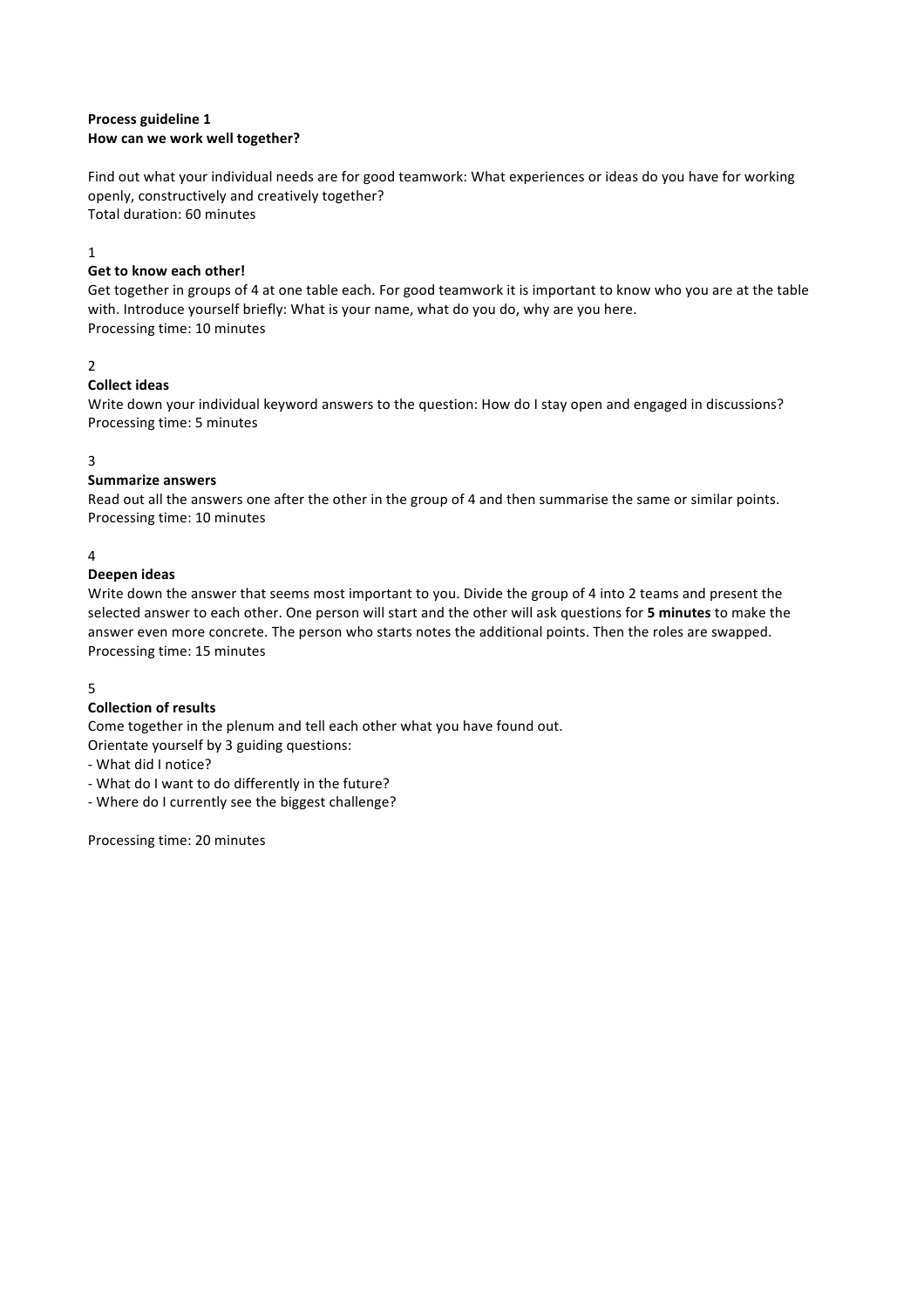## How can we learn more about the concrete needs of other people?

Because it is often unclear who has what needs, it is useful to ask. Just a few suggestions will help you to listen better and understand more clearly.

Total duration: 60 minutes

## 1

## **What would you like to know?**

Form a group of 4 people, go to a table and write down in 5 minutes keywords for the question: What do I need to know about the people I want to reach with my work, so that I can involve them and their needs in the planning of a project? Introduce your keywords to the group at your table. Then formulate 3 questions that you would like to ask representatives of the target group.

Working time: 10 minutes

Now there are 2 possibilities:

1. the person you want to interview is already in the room, because she or he has been contacted and invited in advance

2. there are no people to be interviewed in the room: Talk to people on the street. Alternatively, you can organise telephone interviews at short notice and call people you do not know yet.

# 2

## **Interview**

It is important that you do the interviews in pairs so that you can exchange afterwards what you have heard. One person should conduct the interview and the other person should rather listen in. Before you start the interview, here are a few suggestions for active listening:

- Start with an open question (e.g. "Are you going to the theatre?").

- Interested questions: "How do you explain that ...?" is more open than a more direct "Why ...?
- Hold out pauses as long as a statement does not seem to be finished.
- Ask if you are experiencing emotions: "I had the feeling that this makes you angry/ sad/ happy.

- Very important: At the end, summarise briefly what you think you have understood.

Processing time: 20 minutes

## 3

## **What did you notice?**

Write down your impressions and observations on Post-its. Orient yourself by 2 guiding questions:

- What did I learn about the needs of the person interviewed?

- What surprised me the most?

Processing time: 5 minutes

#### 4

## **Plenary Session**

Come together in the plenum and present your findings. Processing time: 25 minutes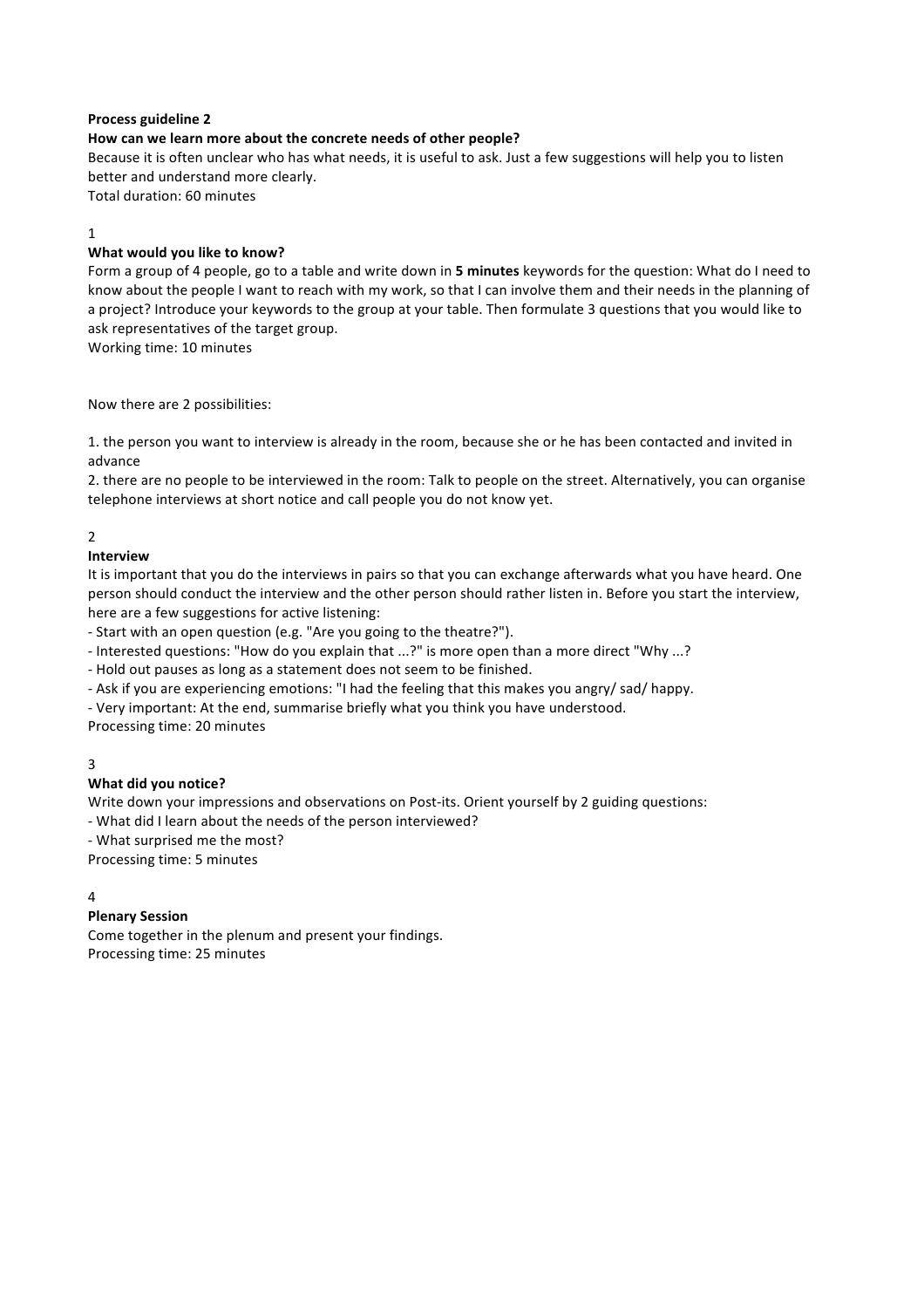## How can we make use of the insights gained?

When it comes to developing a project that is to take into account the needs of a target group, it helps to work out at least one persona as a model for a deputy.

Total duration: 60 minutes

## 1

## **Develop a persona**

Divide into teams of 2 and try to present a persona on a DIN A3 paper as vividly as you can. Help yourself to all kinds of pens, painting and handicraft items! If you have conducted interviews while working with the 2nd process guideline, you can use the results here.

Give your persona

- - a name
- one age
- a gender affiliation
- - a face
- a profession
- a private life

- and everything else that seems important to you (e.g. nationality, faith, political and cultural background)

Notify concretely to be named

- goals and behaviour

and

- preferences and expectations

Formulate a "quote" from the persona that clearly expresses her or his attitude to life!

Processing time: 30 minutes

# $\overline{2}$

## **To the point**

Summarise in one sentence what is the most urgent need of the persona:

 $\Box$  needs  $\Box$  to  $\Box$ Develop from this the guiding question for further action:

What can we concretely offer the persona in relation to our initial question in order to meet her or his needs?

What can we  $\qquad \qquad \qquad$  offer to  $\qquad \qquad$  ?

Processing time: 15 minutes

## 3

## **Presentation of the personas**

Come together in the plenum and introduce yourselves to each other briefly and concisely. Processing time: 15 minutes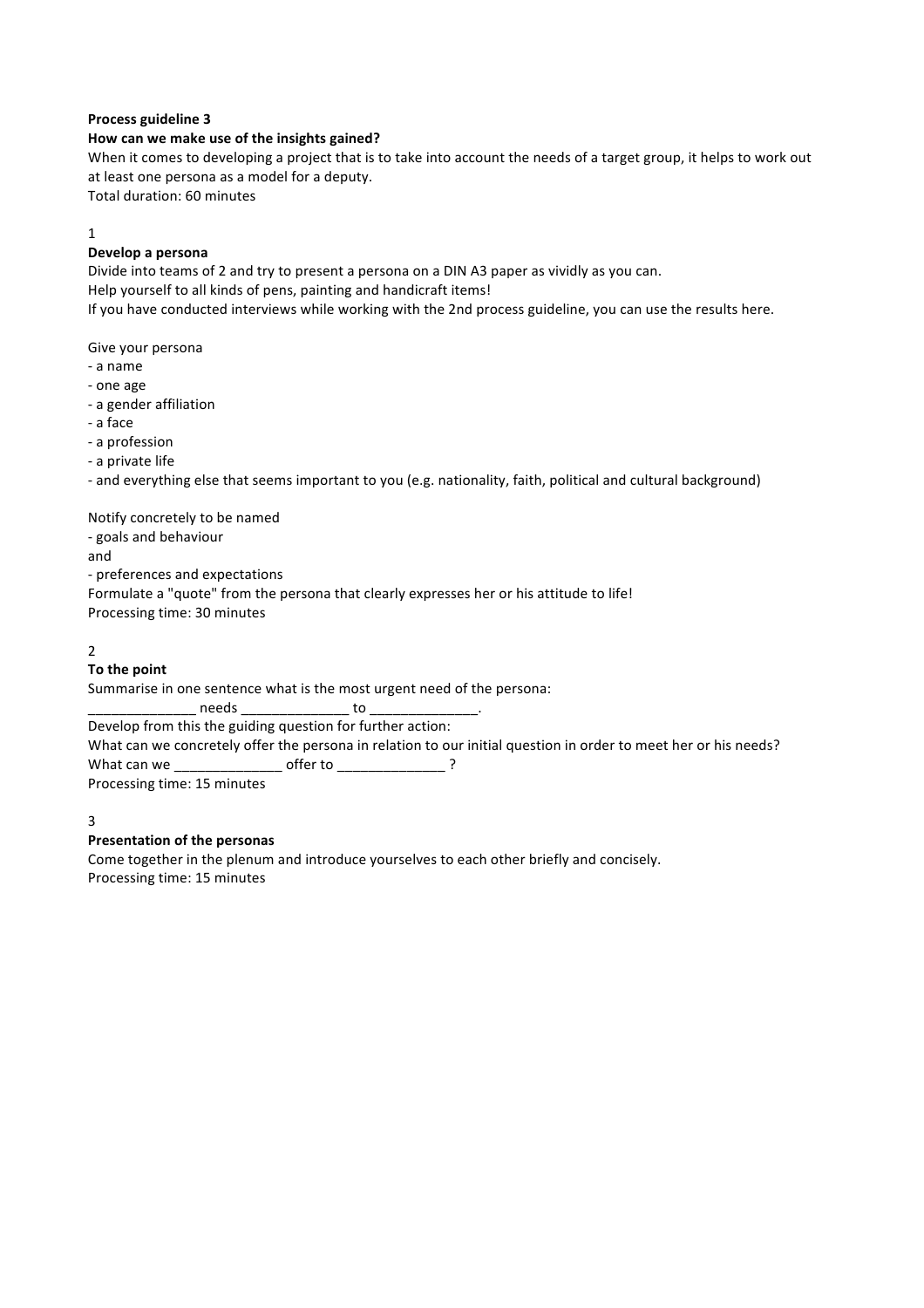#### How do we create new ideas together?

In order to find a good solution, you need a good question based on concrete needs and a sportive schedule to collect and condense your thoughts and ideas.

Total duration: 60 minutes

#### 1

#### **Collect ideas**

Move to a table in groups of 4 people. Take an  $A^*$  worksheet and sketch 4 ideas in individual work in response to the initial question.

#### Attention: Sketching means painting on + maximum 3 words!

Working time: 5 minutes

#### 2

#### **Select ideas**

Split up into teams of 2 and present your ideas to each other. Agree on a total of 2 favourites. Transfer them to a Post-it (paint on + maximum 3 words!) and stick them on a worksheet B<sup>\*</sup>. Processing time: 10 minutes

#### 3

#### **Fill the tower of ideas**

Introduce your ideas to your group of 4 in 1 minute each. Put your 4 ideas (worksheets B\*) on a pile in the middle and take one sheet each. You have exactly **90 seconds** to develop the idea on paper (drawing + 3 words maximum!): maybe an extension, a specification or a completely new idea! Fill in as many fields as you have ideas in 90 seconds. Then turn your sheet clockwise and work on the new paper in another 90 seconds. In the end, each person should have worked on each paper twice.

Processing time: 20 minutes

#### $\Delta$

#### **Evaluating the tower of ideas**

Look at the results together and spend 3 minutes thinking about which of the many ideas you like best and in which direction you would like to continue working. Try to combine your favourites into one approach, choose a title and transfer all this quickly and sketchily to **worksheet C\***. Processing time: 10 minutes

#### 5

#### **Summary in plenary**

Meet in the plenum with the other working groups. Per group of 4 you have 1 minute to present your idea. Afterwards the others have 2 minutes for their feedback. Processing time: 15 minutes

\* Copy templates for the worksheets mentioned are available on the following 3 double pages and on the Internet: www.stiftung-genshagen.de/g3-methode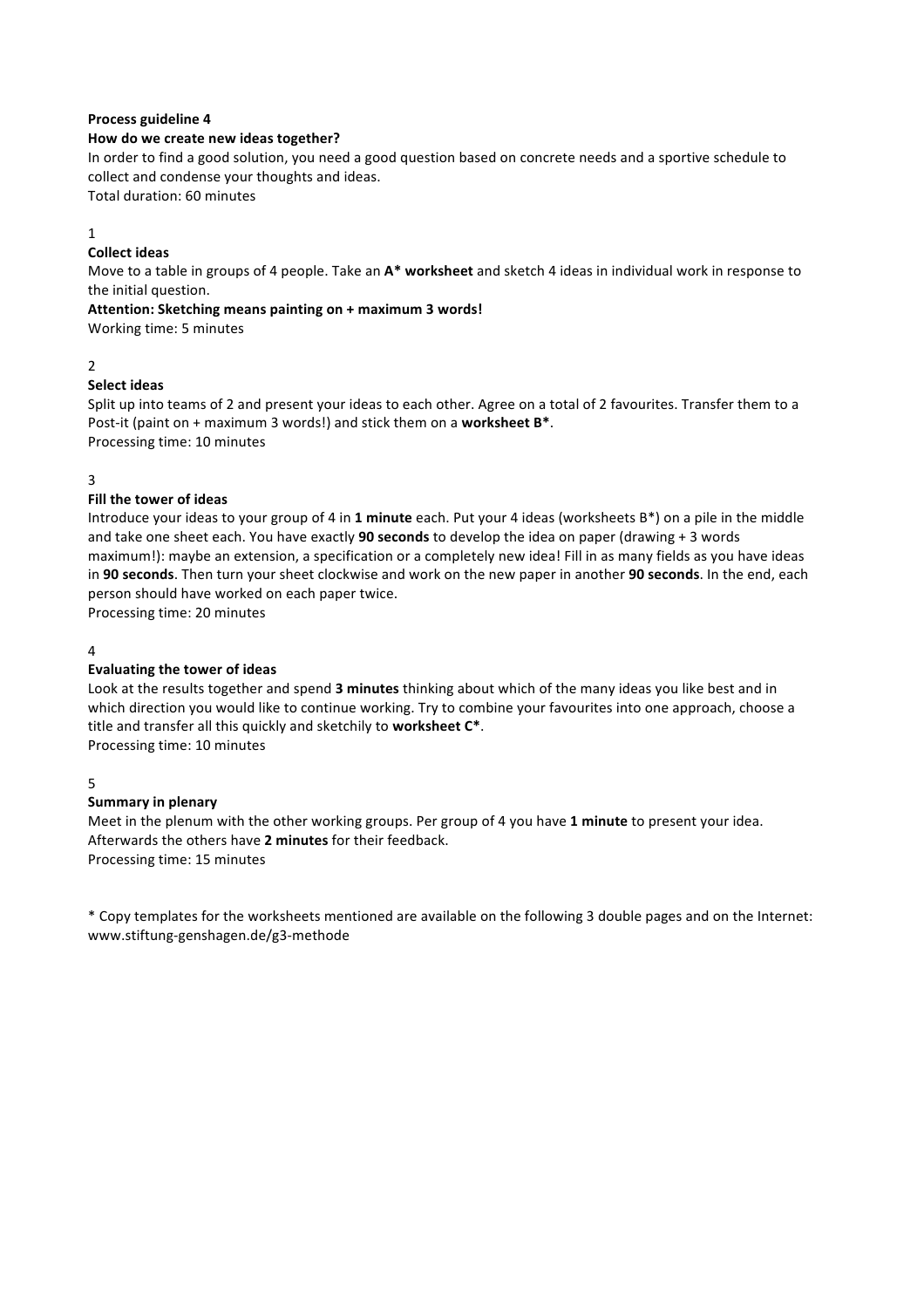Process guideline 4 How do we create new ideas together? Worksheet A Required print run: 1 worksheet per person participating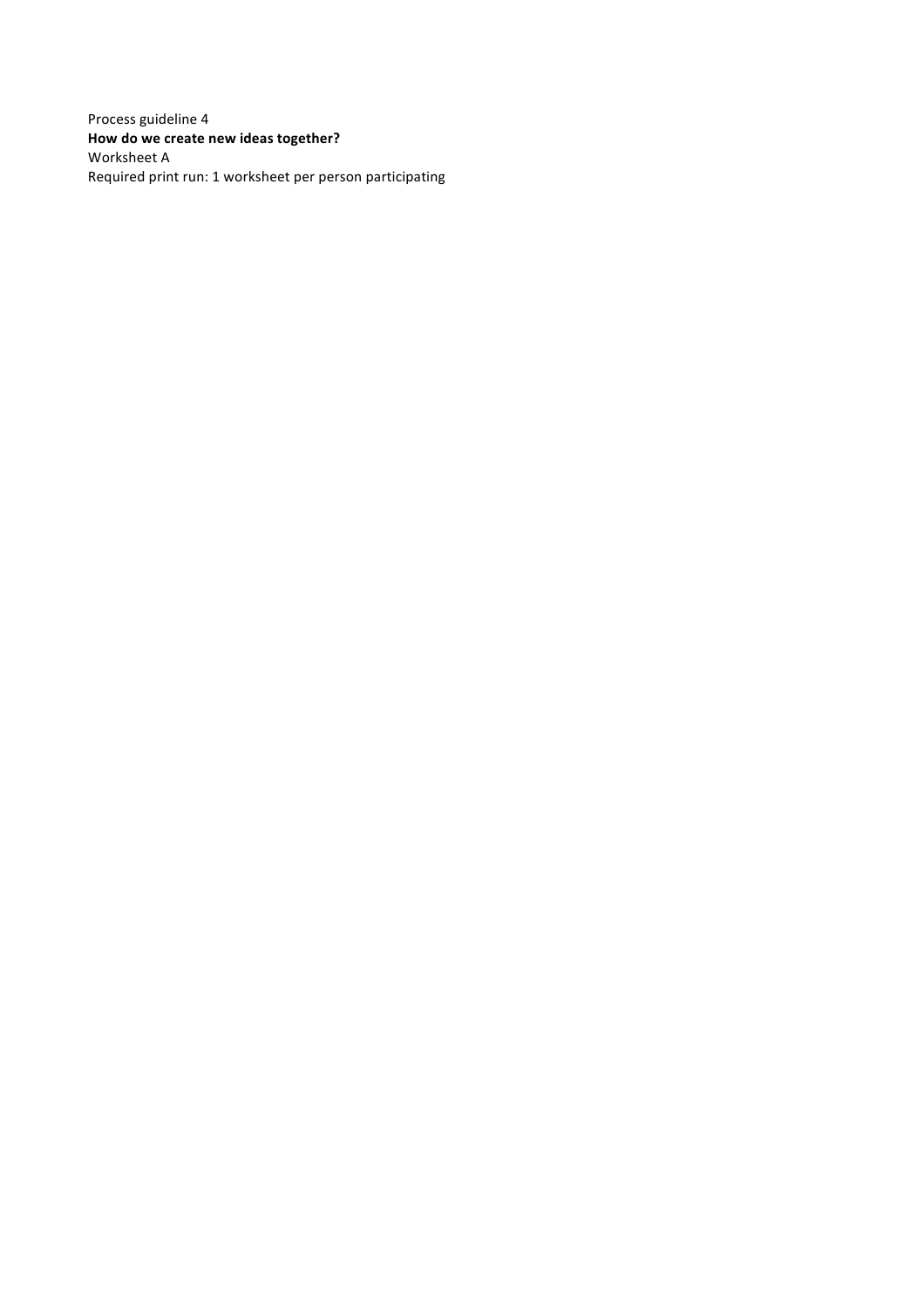# **Process guideline 4 How do we create new ideas together?**

Worksheet **B** Required print run: 1 worksheet per person participating

**...** Space for start idea

Space for developing or new ideas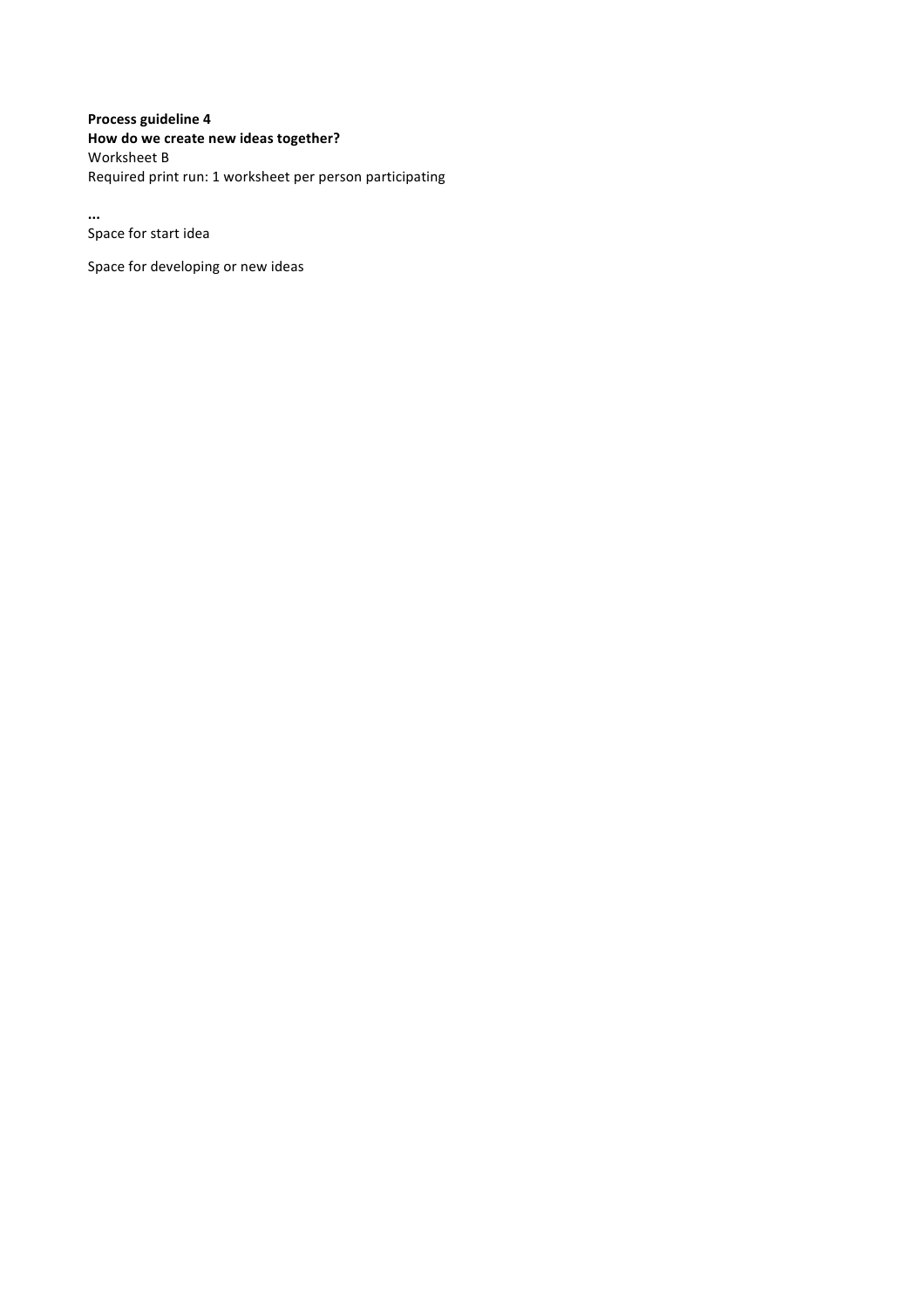**Process guideline 4 How do we create new ideas together?** Worksheet C Required print run: 1 worksheet per team of 4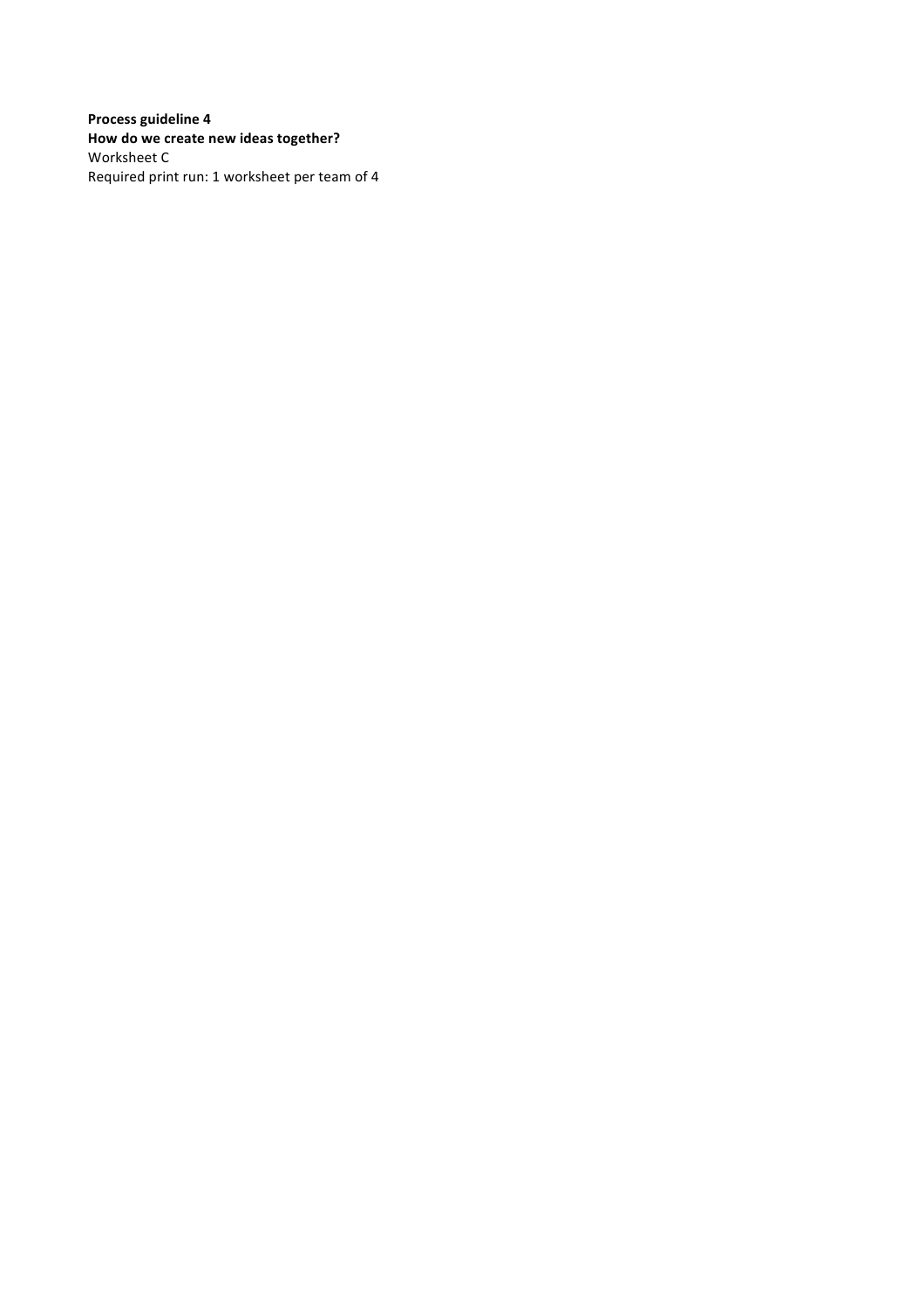#### How can we make an idea tangible?

As great as an idea may seem at first glance, its further development into a vivid prototype shows much more clearly whether everything has been thought of and whether the developed approach can really work. Total duration: 60 minutes

#### 1

#### Form groups of 2: Become concrete

Decide which aspect of your idea you would like to develop, for example what spatial, technical or personnel requirements you need for implementation.

Processing time: 5 minutes

2

#### Groups of 2 at tables of 4: developing prototypes

Take 5 minutes to first develop initial approaches to the chosen aspect alone. Then, in teams of 2, bring your ideas together within 5 minutes. Now team A has 2.5 minutes to present its approach to team B. Afterwards there are **2.5 minutes** for constructive feedback from Team B. Afterwards it is Team B's turn to present and Team A gives feedback. Work the feedback into your drafts within 5 minutes. Processing time: 25 minutes

3

## **Building prototypes**

Bring the ideas together at your table to create one single prototype. There are no limits to creativity! Build, tinker, paint or design a game scene and do not worry about perfection! The whole point is to learn by watching where the prototype already works and where there is room for improvement. Processing time: 20 minutes

4

## **Plenary Session**

Come together in the plenum and briefly present your prototypes. Processing time: 10 minutes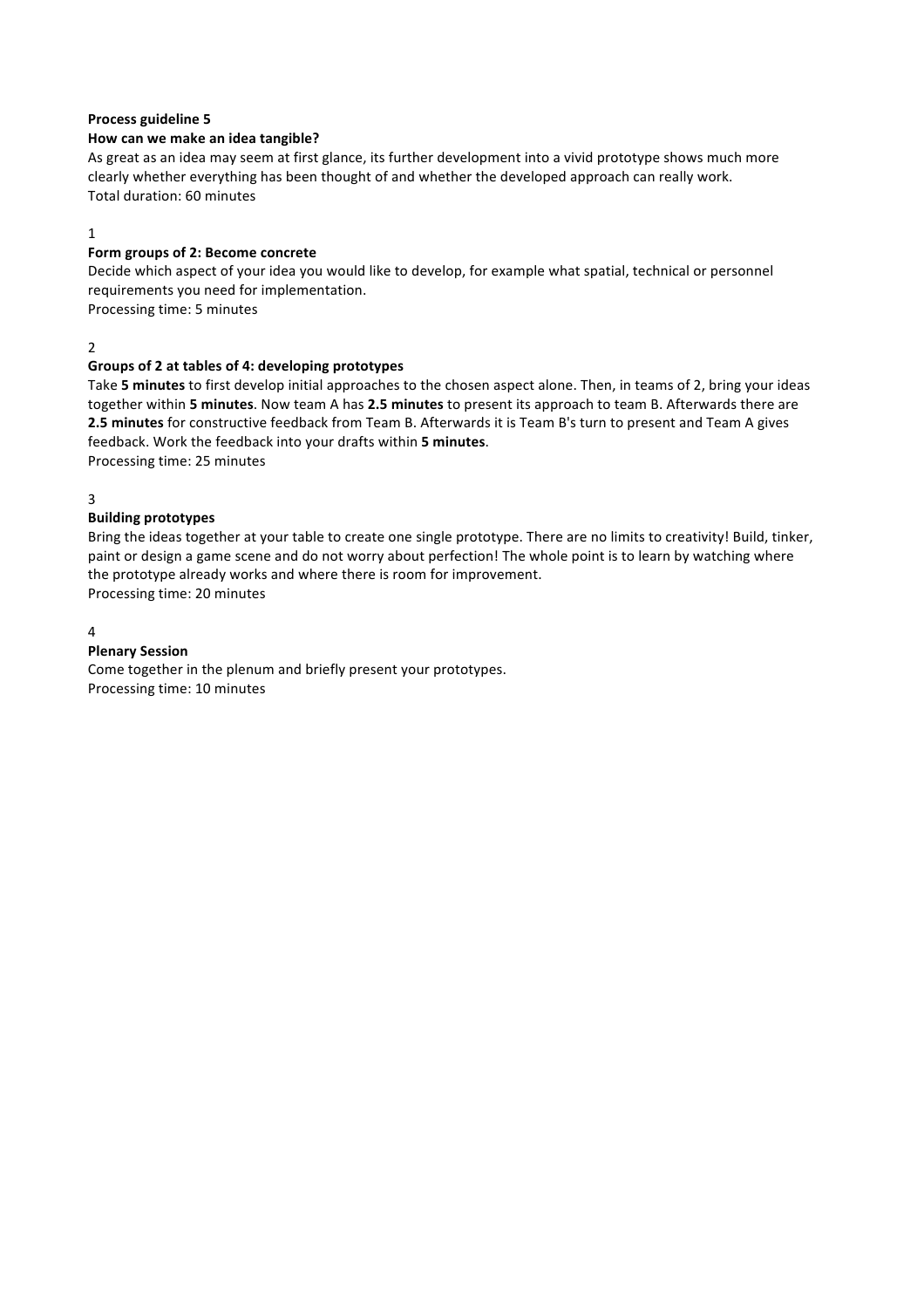## How can we test our idea before it gets serious?

In order to recognize early on how a project idea is accepted, feedback from outsiders provides valuable insights: A great way to invite and get to know people whose perspectives and opinions you are particularly interested in! Total duration: 60 minutes

#### 1

## **Welcome**

Welcome your guests and describe the starting point and goal of your work process. Processing time: 5 minutes

## 2

## **Presentation and discussion**

Present your solution approach to further develop the idea together with your guests. If you have already developed a prototype with the help of the 5th process guideline, this will provide a good basis for constructive and critical feedback. Listen carefully to your guests and do not hesitate to ask them for their opinion on topics where you were unsure during the development process.

Make a note:

- What is seen particularly positive about your prototype and what is seen more critically?

- What insights would you like to incorporate into your prototype?

Processing time: 35 minutes

## 3

## **Plenum with a view**

Come together in the plenum, to which you can also invite your guests. Discuss in the round about how to proceed:

- Should the prototype be realized as it is?

- Do we need another working meeting to improve details?

- Is there a fundamental need for change, so that a further clarification of needs would be useful?

Collect all suggestions on a wall and decide on the way that seems to be the most appropriate by voting with 2 glue dots per person.

Processing time: 20 minutes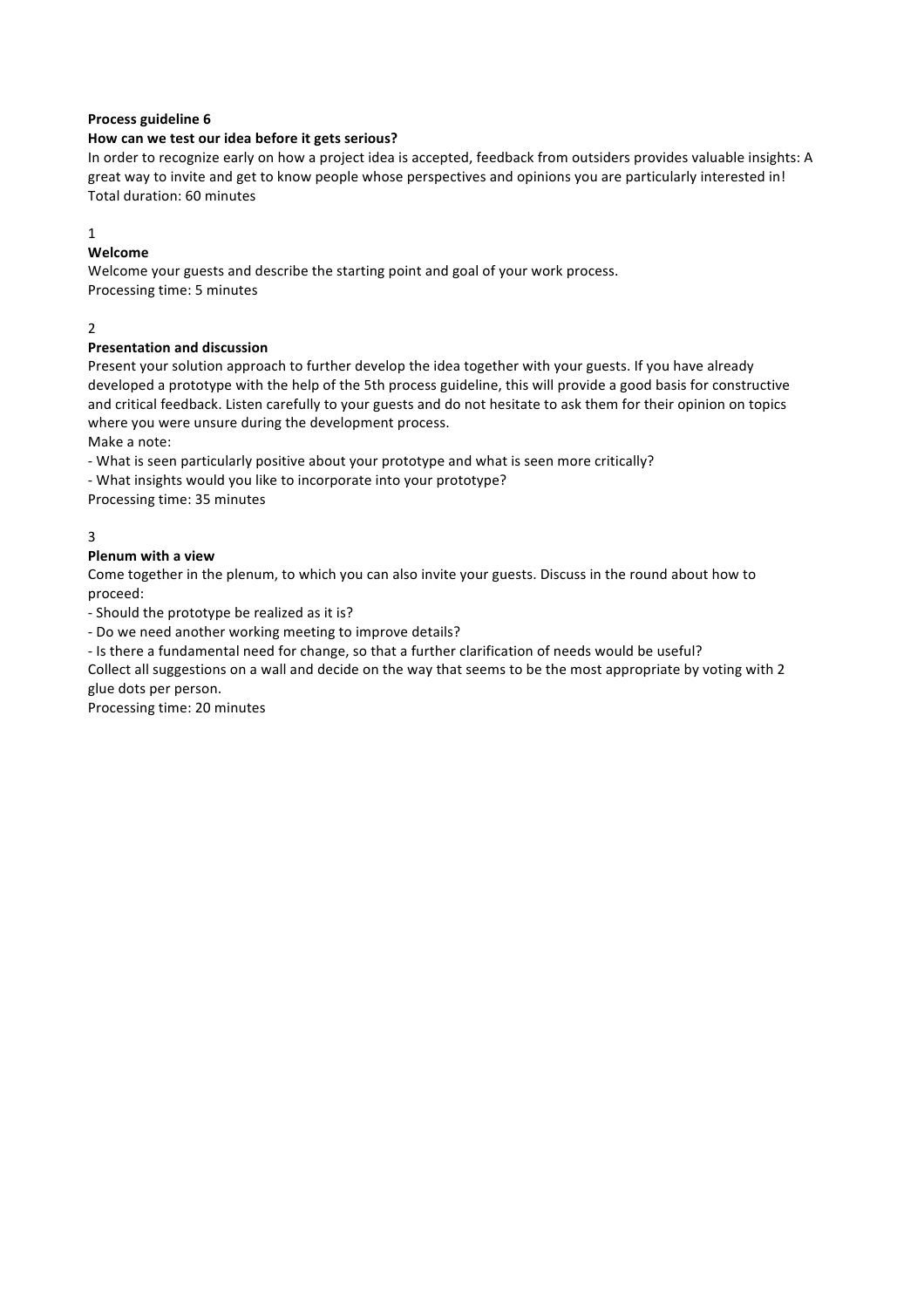# **g³ method**  $\frac{6}{10}$  process guidelines for working in heterogeneous groups

The production of the english brochure was realized by N.N..

Logos: